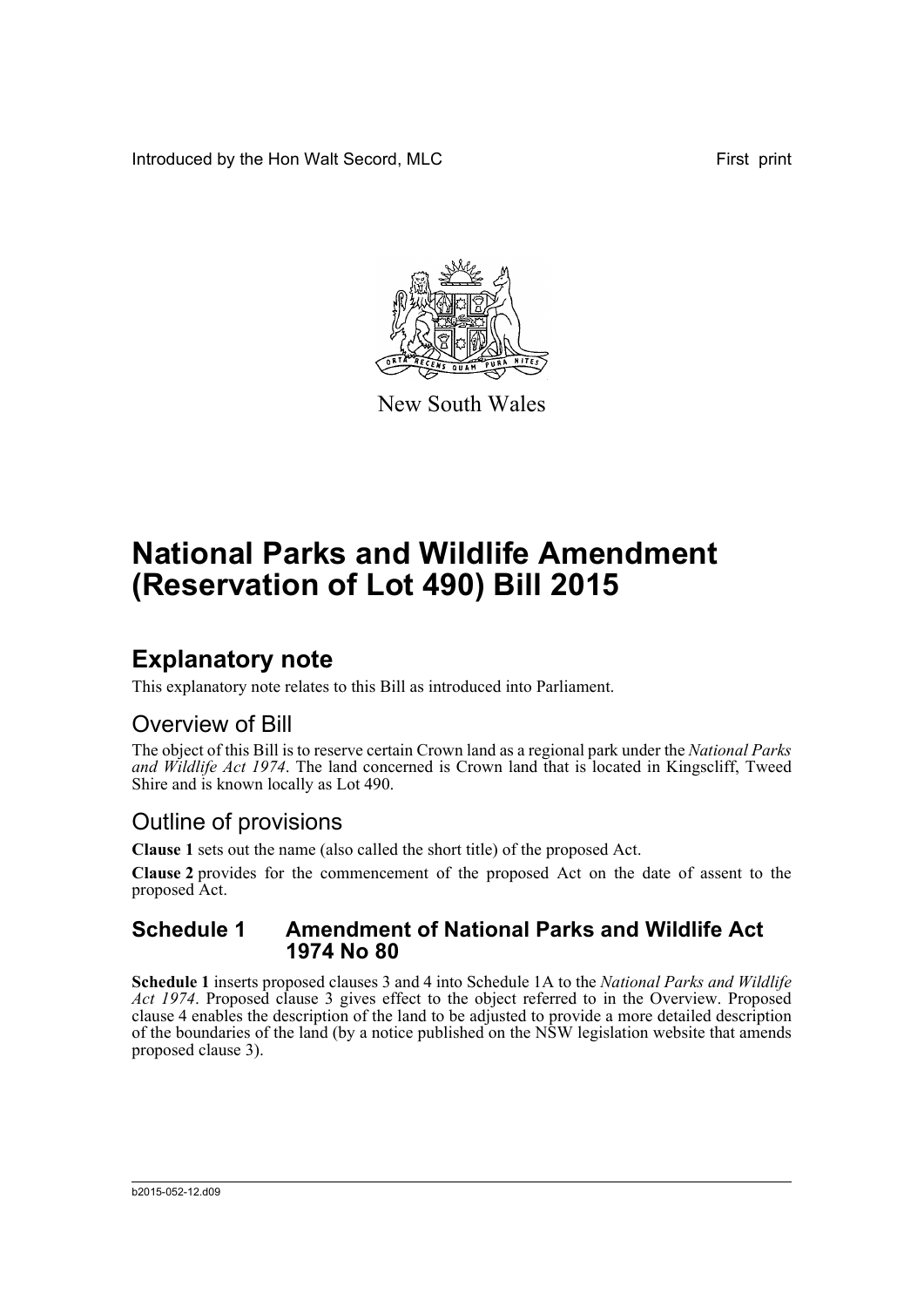Introduced by the Hon Walt Secord, MLC First print



New South Wales

# **National Parks and Wildlife Amendment (Reservation of Lot 490) Bill 2015**

## **Contents**

| 1.         | Name of Act                                             |  |  |
|------------|---------------------------------------------------------|--|--|
|            | 2 Commencement                                          |  |  |
| Schedule 1 | Amendment of National Parks and Wildlife Act 1974 No 80 |  |  |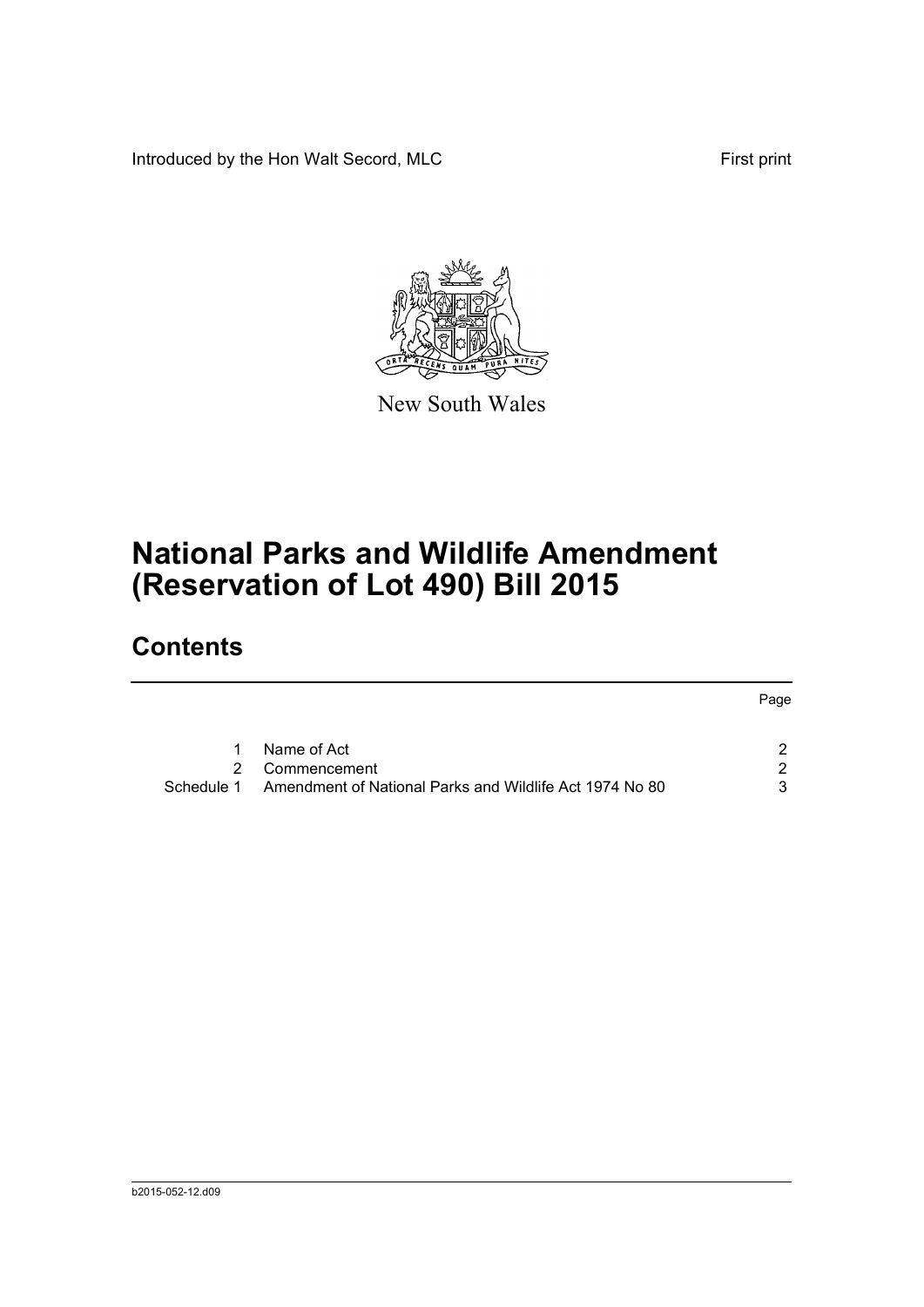

New South Wales

# **National Parks and Wildlife Amendment (Reservation of Lot 490) Bill 2015**

No , 2015

#### **A Bill for**

An Act to amend the *National Parks and Wildlife Act 1974* to reserve certain Crown land known as Lot 490 as a regional park.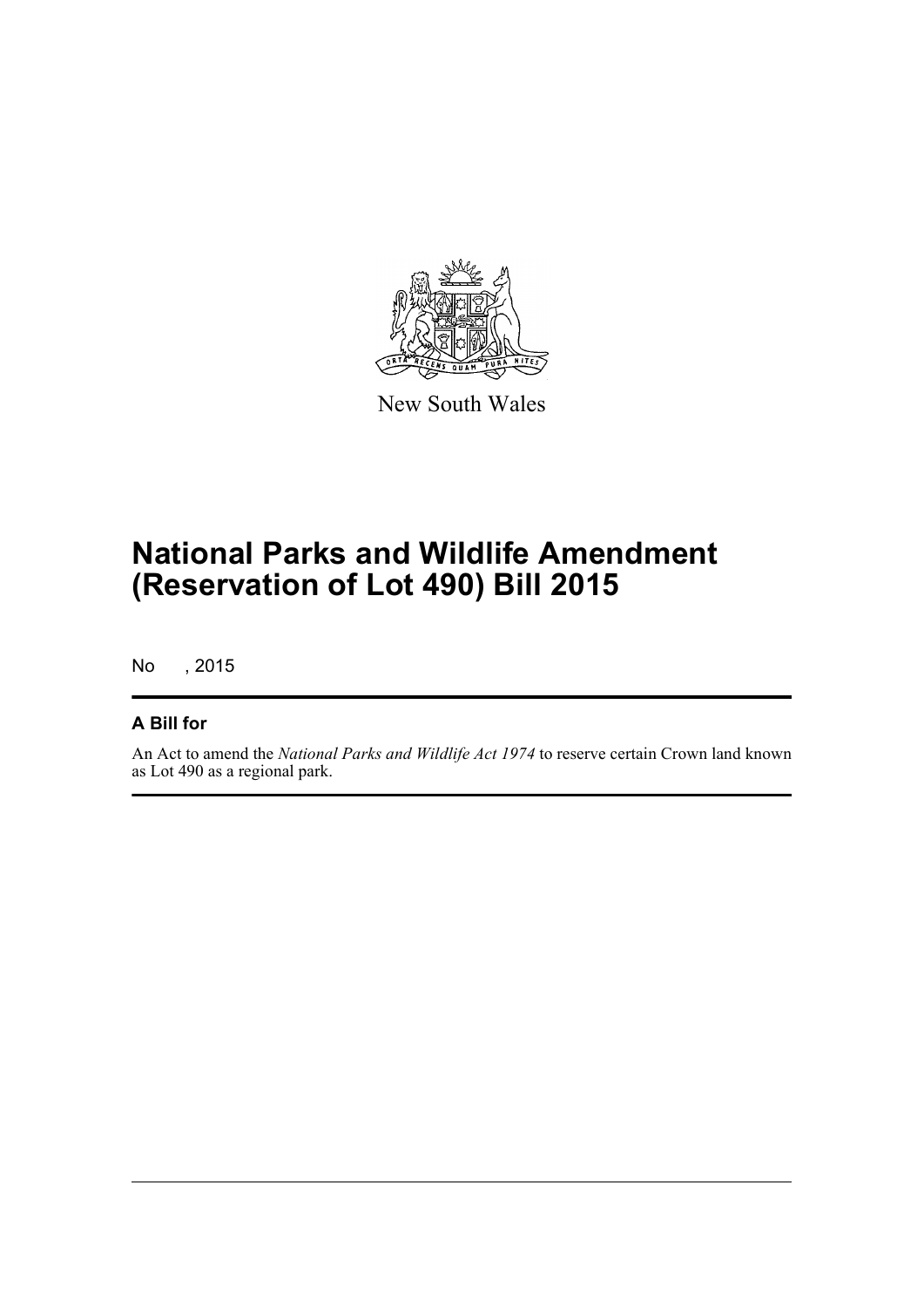<span id="page-3-1"></span><span id="page-3-0"></span>

| The Legislature of New South Wales enacts:                                                  |                     |
|---------------------------------------------------------------------------------------------|---------------------|
| Name of Act                                                                                 | 2                   |
| This Act is the National Parks and Wildlife Amendment (Reservation of Lot 490)<br>Act 2015. | 3<br>$\overline{4}$ |
| <b>Commencement</b><br>This Act commences on the date of assent to this Act.                | 5<br>6              |
|                                                                                             |                     |